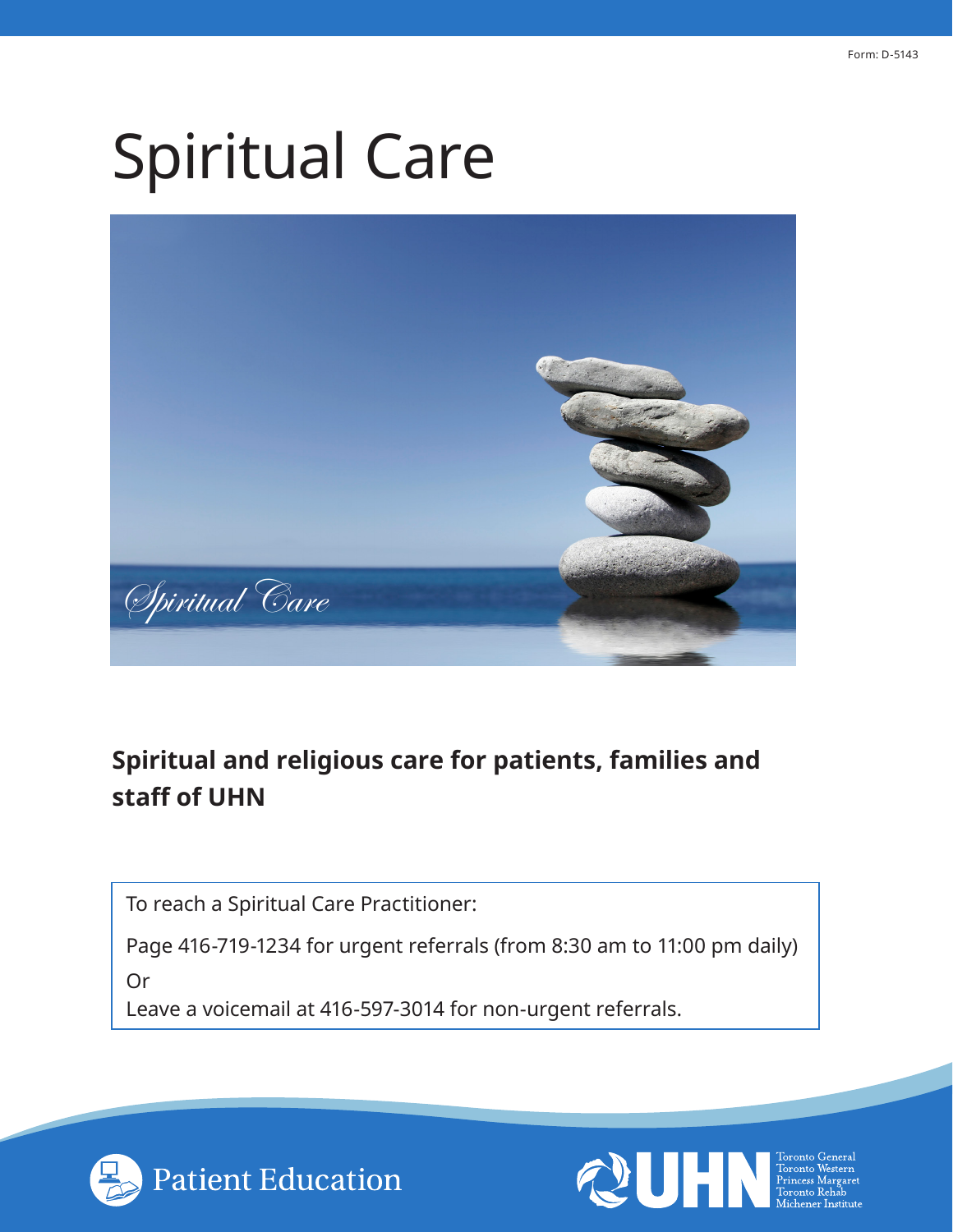# **Spiritual Care: our vision**

Spiritual care is care of individuals, focusing on personal beliefs, core values, significant relationships, meanings, and behaviours around which we understand our lived experience. Spirituality refers to that part in each of us which seeks to find meaning and purpose in our lives.

At UHN, we recognize that health care involves the whole person—mind, body and spirit. In times of illness, trauma and loss, people often require more than physical care to help them cope. Many find their spirituality helps them maintain health and provides support in the midst of life transitions by integrating their body, mind, and spirit.

Spiritual Care Practitioners facilitate expression of an individual's beliefs, values, concerns, and emotions in a way that honours all feelings. We understand that spiritual expression can take many forms: interpersonal relationships, ties to community, artistic creation, religious practice, connection to nature, and more. We strive to support all aspects of spiritual expression and to respect the spiritual dimension of all persons regardless of race, colour, culture, belief system, ability, gender, gender identity, or sexual orientation.

Spiritual Care Practitioners are part of the healthcare team providing care to patients and families at UHN, as well as offering spiritual care to staff. Many patient care areas have a designated Spiritual Care Practitioner as part of the team. You can ask to speak with this member of the team at any time.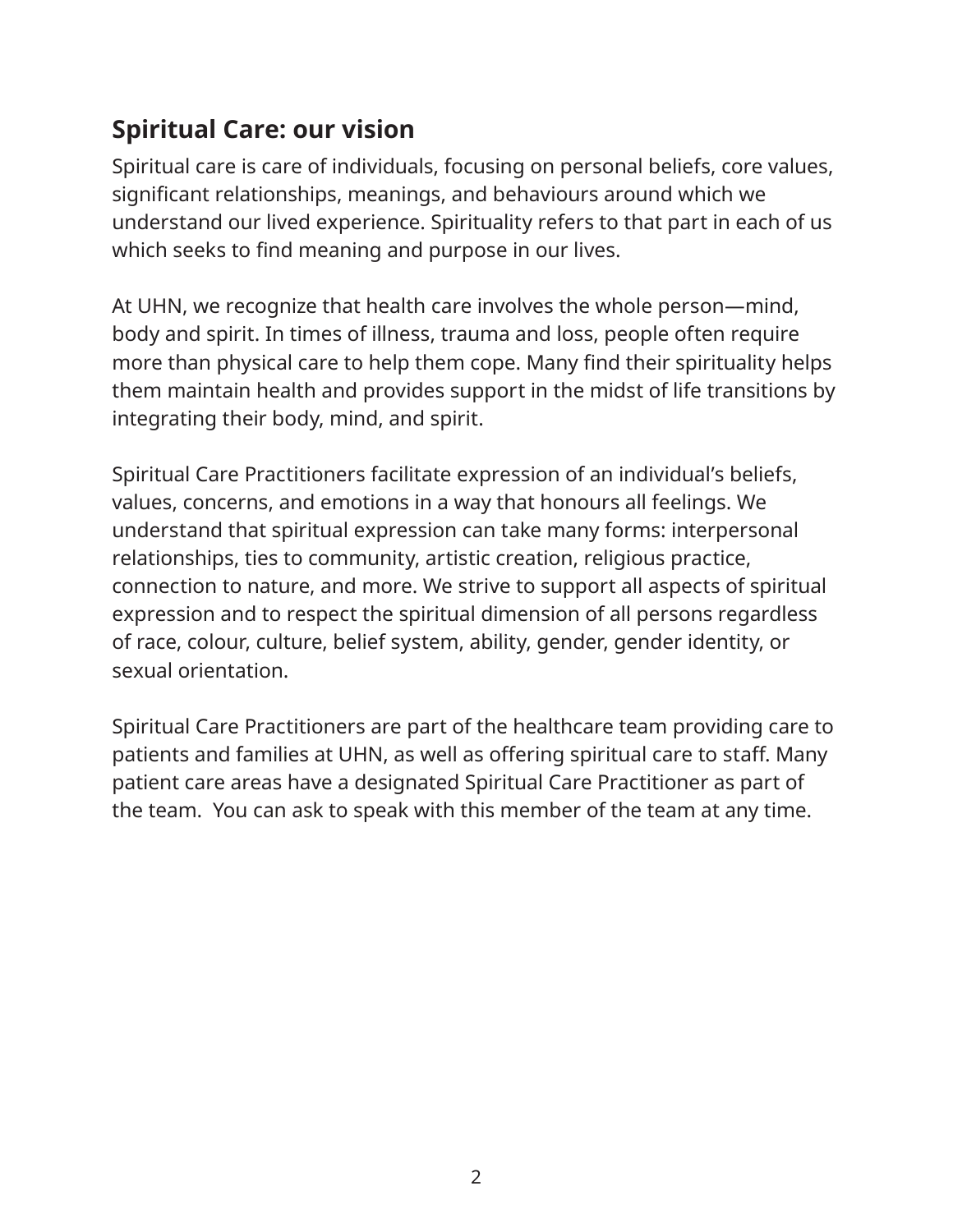## **What we offer**

- An opportunity to explore the spiritual significance and meaning of illness, suffering, and life transitions
- An opportunity to express feelings and concerns
- Encouragement and solace
- Support for loss and grief
- Opportunities for prayer, meditation, and reflection
- Facilitation of religious or spiritual rituals when requested
- Support through one to one visits

#### **When to ask for spiritual care**

- In response to a request from a patient, family member, or friend
- When faith, spirituality, meaning-making, or all of these together, is obviously important
- When a patient, loved one, or staff member seeks a religious or spiritual ritual
- When a patient, their family members or everyone involved, is struggling with impending surgery, prognosis or diagnosis, death and dying, or significant loss
- When a patient or their family's spirit seems troubled
- When the treatment team requires a religious or spiritual assessment of a patient
- When a patient is separated from or has few visible supports
- When a patient is close to death or has died
- When staff seek support to identify internal or external resources when faced with work place challenges